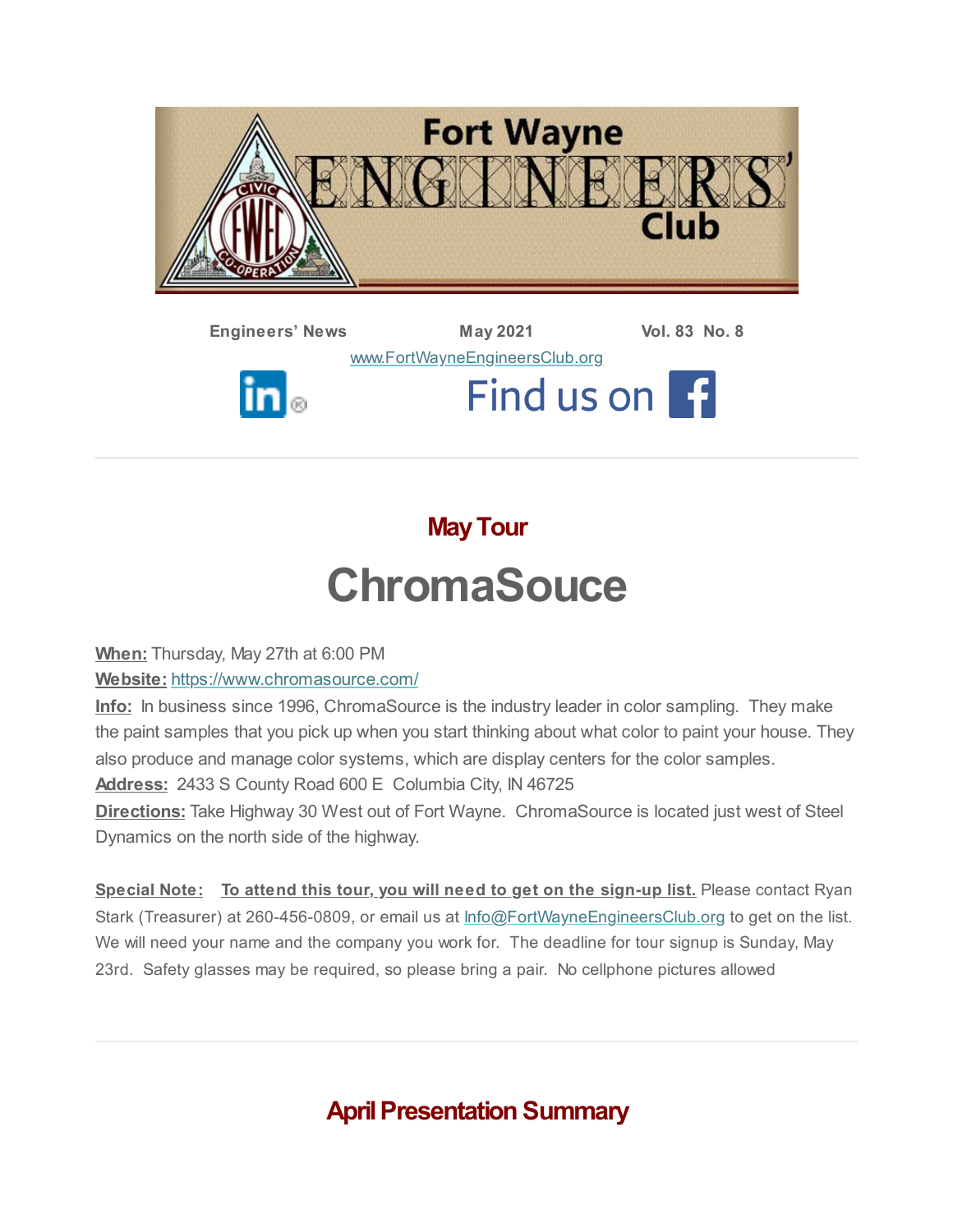by Rod Vargo



## **Northeastern Indiana Regional Coordinating Council (NIRCC) Presentation by Dan Avery**

**Date: April 29, 2021**

The Northeast Indiana Coordinating Council purpose is to integrate the conception, funding, planning, and implementation of motorized and non-motorized transportation within a region that could otherwise be a chaotic mix of agencies and municipalities. NIRCC has provided continuously updated long-term plans (available through www.NIRCC.com) across our region for discussions and purposes such as goals, land use planning, and funding. These are coordinated with multiple agencies and government units across an area that varies, but the discussion ranged from basically one to as many as eleven counties. The timeframe ranged from the 1970's to currently at least 2040.

Our newsletter from February 2019 has substantial background detail and illustrations which are available online at our FWEC [website.](https://fortwayneengineersclub.org/newsletter/201902FWECnewsletter.pdf) Much of that information is still current, particularly "Big Data" from cell phone and other tracking methods. These analyses include "Flow Roses" and "Desire Lines" of movement within the region, and traffic flows through our area. NIRCC plans another Big Data effort when traffic appears to stabilize after the pandemic.

For more, click [here](#page-4-0) to read the full summary

# **New job posting listed**

The club accepts both job openings from around the area, as well as resumes from those seeking employment. Please submit these to the following email address: [Info@FortWayneEngineersClub.org](mailto:info@fortwayneengineersclub.org)

May 2021: APT [Manufacturing](https://aptmfg.com/) Solutions recently posted a new job opening. Director of Operations Automation-Controls. See this [link](https://secure4.entertimeonline.com/ta/6150467.careers?CareersSearch) for more information. Or look on the Club's LinkedIn site.

## **Volunteer positions within the Club**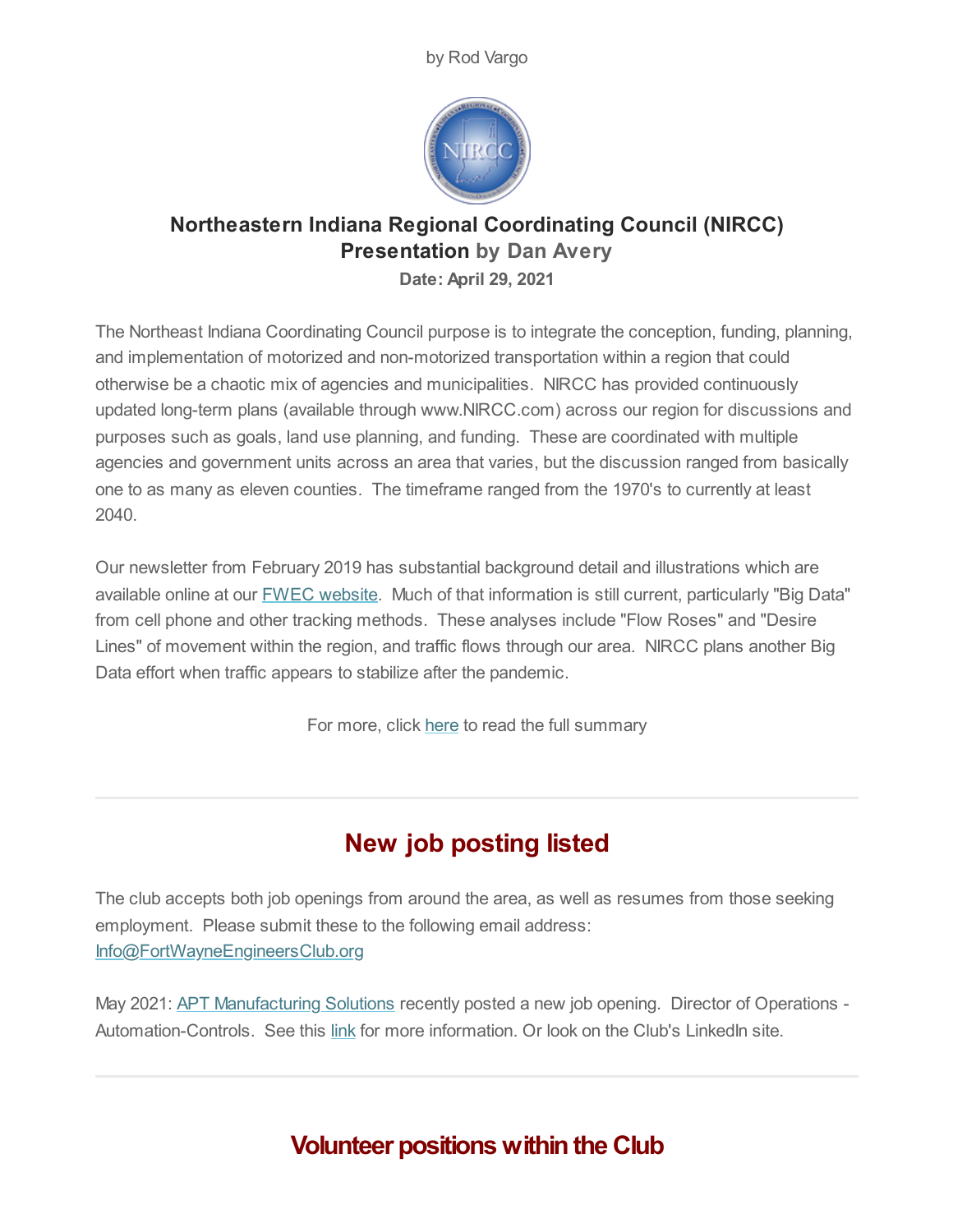#### **This month's spotlight is on the job of Newsletter Editor**

The club currently uses the company [MailChimp](https://mailchimp.com/) to produce this newsletter. This is a very cool website that allows the club to both manage their email contact list and also easily distribute the newsletter to our club members and various other contacts. MailChimp also makes the process of editing and sending the newsletter quick and easy. It's estimated that you will spend roughly 45 minutes per month on this process once you have learned how to navigate MailChimp. If you would be interested in helping the club as well as learn a valuable skill, please contact Ryan Stark at [Info@FortWayneEngineersClub.org](mailto:info@fortwayneengineersclub.org)

PS: A skill like this looks great on your resume!

# **Local Opportunities**

#### **Experimental Aircraft Association Chapter 2**

The Experimental Aircraft Association's Chapter 2 is very active. Check the EAA-2 [website](https://www.eaa2.org/young_eagles.php) for current information!

Upcoming events:

-June 12, EAA Young Eagles - free airplane flights for 8-17 year-olds from Smith Field's historic hangar, 9 am to 1 pm.

- July 10, EAA Chapter 2 Lunch and Ice Cream Social Fly-in/Cruise-in [Hangar](https://www.google.com/maps/place/426+West+Ludwig+Rd,+Fort+Wayne,+IN+46825) 2 at Smith Field - 12:00 PM

\*\*\* Tentative Time - Please check back later and watch the website for updates. \*\*\*

-July 26-August 1, a conventional AirVenture Oshkosh 2021 - This is the largest air show in the world and should be on your bucket list.

-Tentative additional dates for EAA Young Eagles free airplane flights from Smith Field are August 14 and September 11.

#### **TekVenture - Recovery efforts after the fire.**

Much of TekVenture's core 15,000 square feet and contents have been scrubbed and painted top to bottom (15 foot ceilings). Visitors are welcome through the southeast-side door. The core facilities and active members include clay & pottery, welding for either art or practical purposes, extensive woodworking equipment and space, log and driftwood work (including industrial plank-making saw; log recovery trailer), small and large machining, vehicle (or boat/RV-trailer) work, hot or cold metalworking, electronics, printing, and (in progress) acres of riverside meditation space. Potential bench or floor space can be extended if needed for projects. Relatively large kiln capacity is in use and pottery activity has been very significant all winter, either working alone or socially. Some active members are involved with farmers markets and other regular activities around the Fort Wayne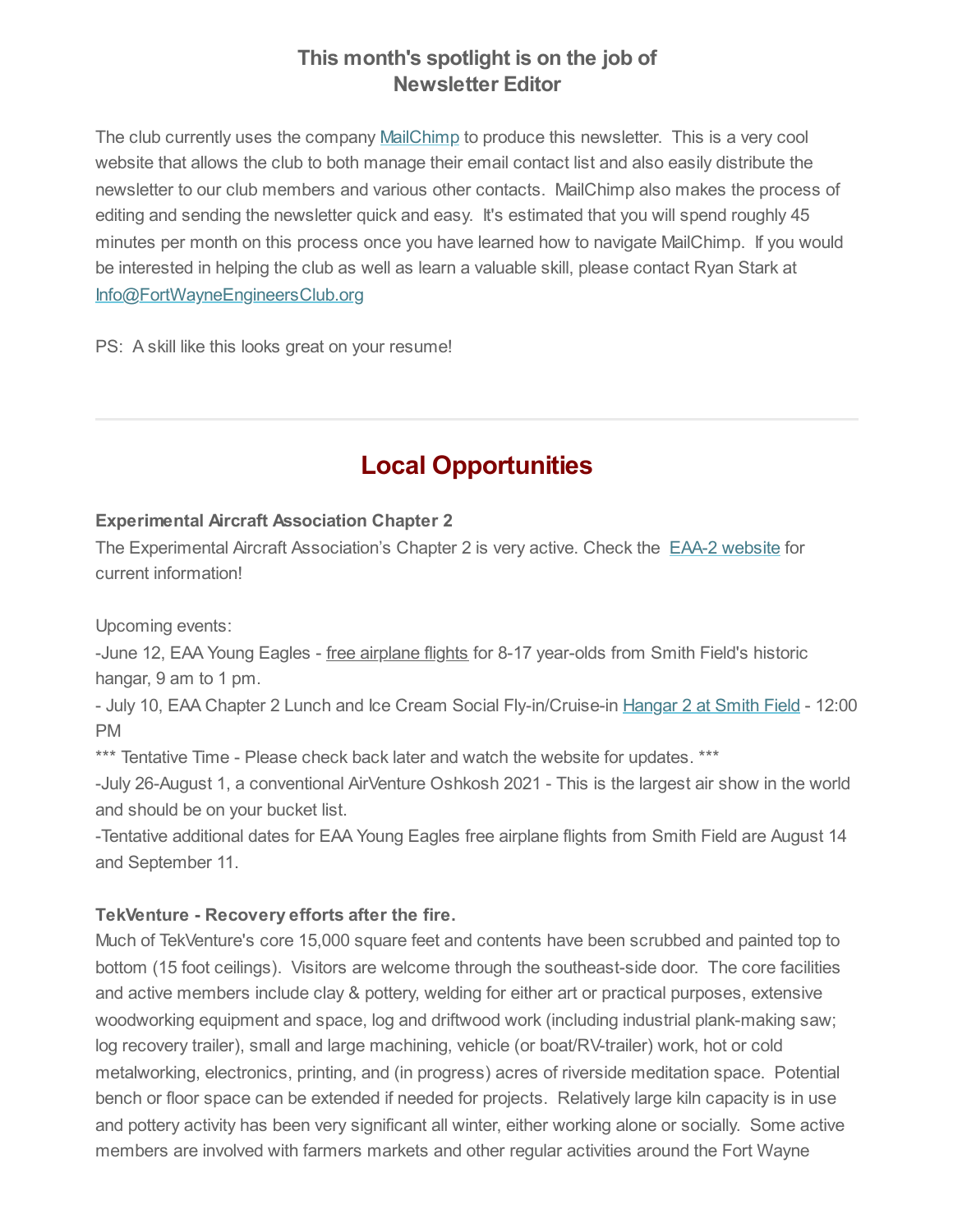region.

Membership and use of facilities is remarkably low cost, routinely \$30/month. (Materials are extra, roughly at cost.) TekVenture is a nonprofit 501(c)3. Cash donations are tax-deductible and were critical in surviving fire, pandemic, and winter. PARTICIPATION OR SUPPORT ARE STILL NEEDED, with recovery and a formal open house in sight. See Facebook or [www.tekventure.org](http://www.tekventure.org/) for updates.

Instruction upon request is a reason that TekVenture exists, for any suitable age or situation. Everyday activity depends on where individual interests are. Part of Tek's intent is to provide guidance and facilities if possible as ideas or projects arise. Industrial strength sewing machines, a new modern \$2,000 laser cutting or embossing machine, and 3-D printing can be made available, but are not yet in demand again after the fire. The Great Hall has been cleared and awaits cleaning (volunteers needed May 22 & 23, anytime noon-6 pm). It was used for scouting, other youth activities, general events, booths, and preplanning/staging other affairs. The Hall's large theaterquality stage was popular for bands to practice and will hopefully be available by late June.

The fire was in an adjoining building, not associated with TekVenture, which is completely gone. Visitors can still learn about the ravages of smoke damage, but also the process of renewal and opportunity that can grow from it.

#### **General Info**

Fort Wayne Engineers Club dues are \$0. Donations are welcome but strictly voluntary. In recent years, club funds have helped support Discover-E, the Regional Science and Engineering Fair, annual bridge building contests in schools, academic awards, networking events, mentoring, our website, and facilitating free tours. Please see [FortWayneEngineersClub.org](http://fortwayneengineersclub.org/), LinkedIn, or Facebook for updates on current Club activities, other news, and/or prior newsletters.

Those participating in activities through FWEC and our hosts does so strictly at their own risk, including disease exposures. Participation in club events is voluntary, free, nonprofit, and solely for the benefit of participants and the community at large. Anyone with an interest may participate unless restrictions are specified for specific events, such as minimum age or minimum safety attire.

# **Interested in hosting a tour?**

Contact us at [Info@FortWayneEngineersClub.org](mailto:info@fortwayneengineersclub.org)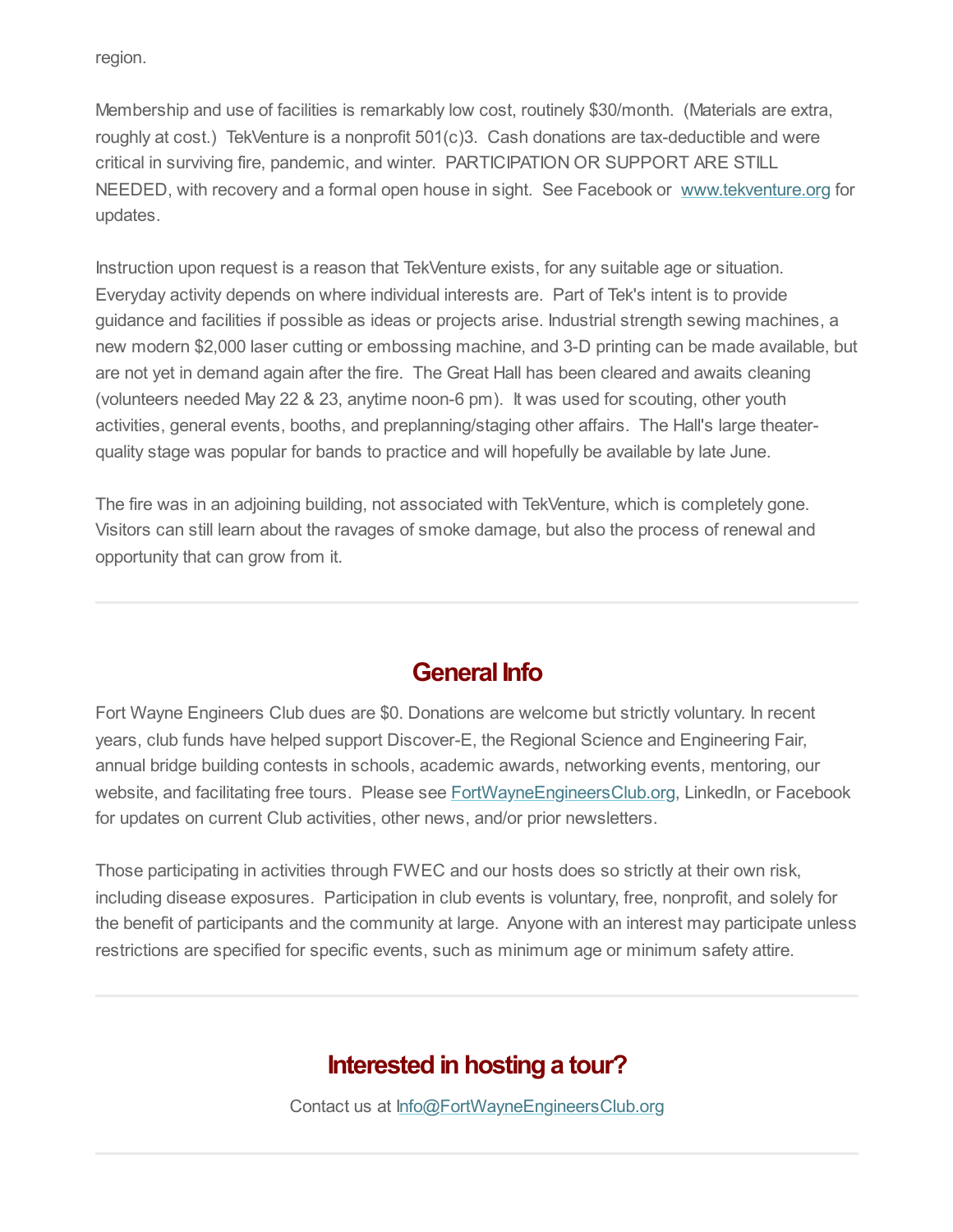# **FWEC Board Meetings**

The FWEC board meets eight times a year to plan and organize tours for our members. These meetings are open for anyone to attend. We are always looking for new members to join our team! If you are interested in being a board member please attend our next board meeting or contact us at [info@fortwayneengineersclub.org.](mailto:info@fortwayneengineersclub.org)

**Next Meeting** Date: August 31st, 2021 Time: 7:00 pm Location: Blackstone Laboratories 502 E Pettit Ave, Fort Wayne, IN 46806

## <span id="page-4-0"></span>**April Presentation Summary Continued**

#### DAILY INTERACTIONS BETWEEN COMMUNITIES, RURAL, AND EXTERNALS WITHOUT INTRA-DISTRICT **TRIPS**



This NIRCC presentation also dovetailed with last month's presentation by FWEC member Dave Schaller on semi-truck engineering and practices (see the April 2021 issue). NIRCC data indicated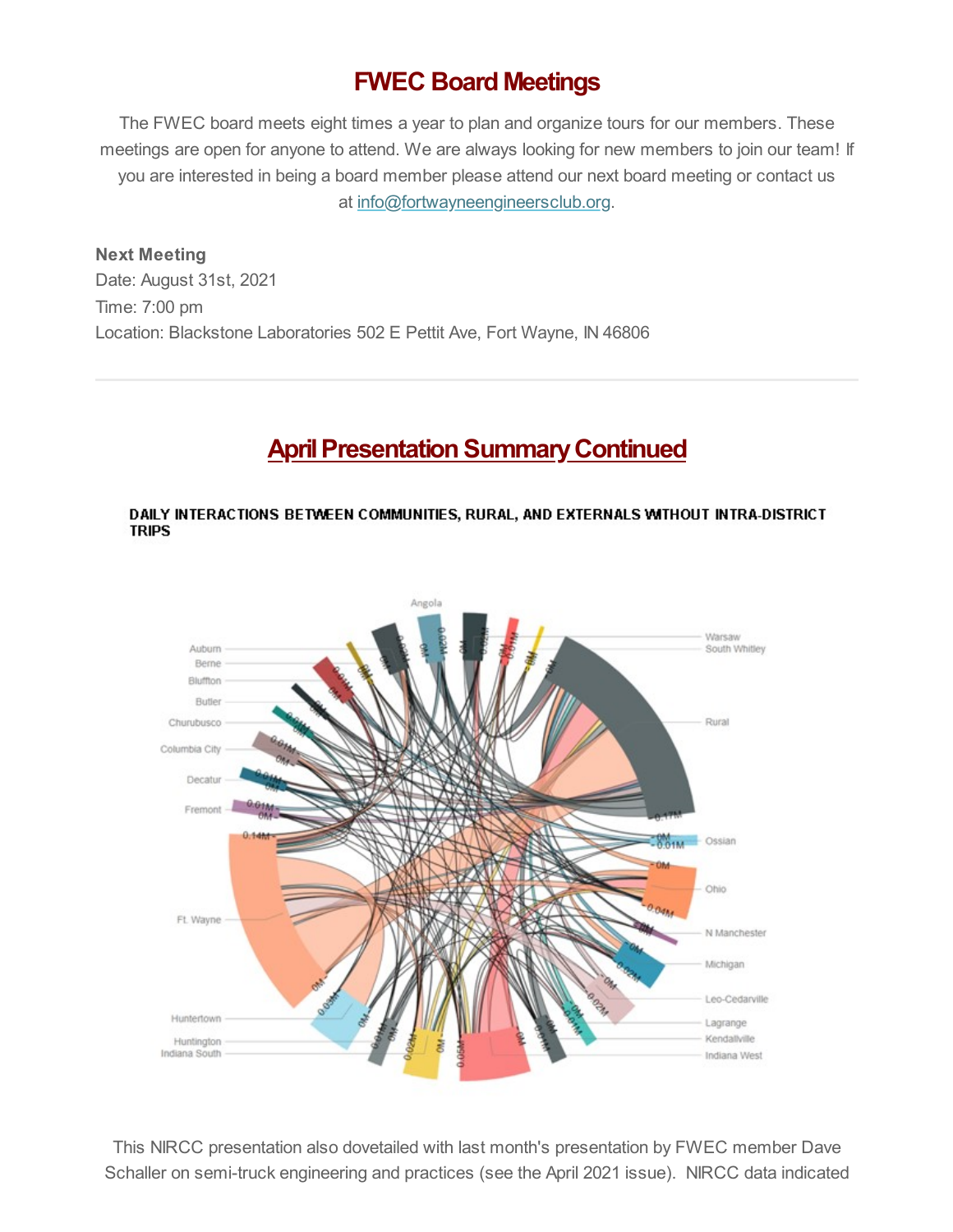that total vehicle miles have been relatively steady over the last roughly twenty years, but truck traffic of various heavy types has doubled. Dave's presentation last month indicated the greatest single source of truck mileage is regular routes that are repeated daily within a region. The intense flow lines in this month's presentations frequently appeared to support that idea. Trucking of motor vehicle parts seemed significant, such as supplying the GM assembly plant (see illustration below). Certain food delivery routes also seemed to show up clearly on analyses of other major roadways. Regular work routes which originate and return to the same location(s) are currently the best candidates for electrification (not necessarily automation), but limited to where massive electrical grid capacity is available to supply the power. (Ed.: See last month's newsletter, and two earlier issues on AEP's \$3 billion grid replacement here, which included the technologically ambitious 765 kV power line and substation running through Roanoke. Amazon now has three major projects nearby.)



A major historical shift occurred with the completion of I-469. Particularly truck traffic shifted from traveling through Fort Wayne to bypassing around it. Responsibility for many older

routes was transferred to local agencies. Overall, total vehicle mileage in the immediate Fort Wayne region increased from 4.5 million miles in 1986 to 8 million in 2019. The increase was primarily years ago and, since then, has proportionately shifted towards commercial vehicles.

But, transportation planning is an ongoing continuous process. It appears to be a complex task involving delicate political balances throughout the region, hard sources of data acquired each year, various individual discussions with the public including potential developers, availability of funding, and agencies such as INDOT.

Many sources are combined into a database which can generate a range of maps. Local agencies still make very extensive use of traditional counting boxes which use hoses stretched across roads. Various incident, accident, 911, and maintenance sources provide data. Current and projected utility availability (including capacity of sewage pipes) is a major predictor of future transportation needs. Land uses, land use density, and zoning are factored in. Public input is actively encouraged. Being actively out and about is part of the process as well. The overall NIRCC process incorporates (including hiring practices to some extent) pedestrian, bicycle, public transit, special needs, and other considerations. (Ed.: My suggestions have been actively encouraged and often incorporated for over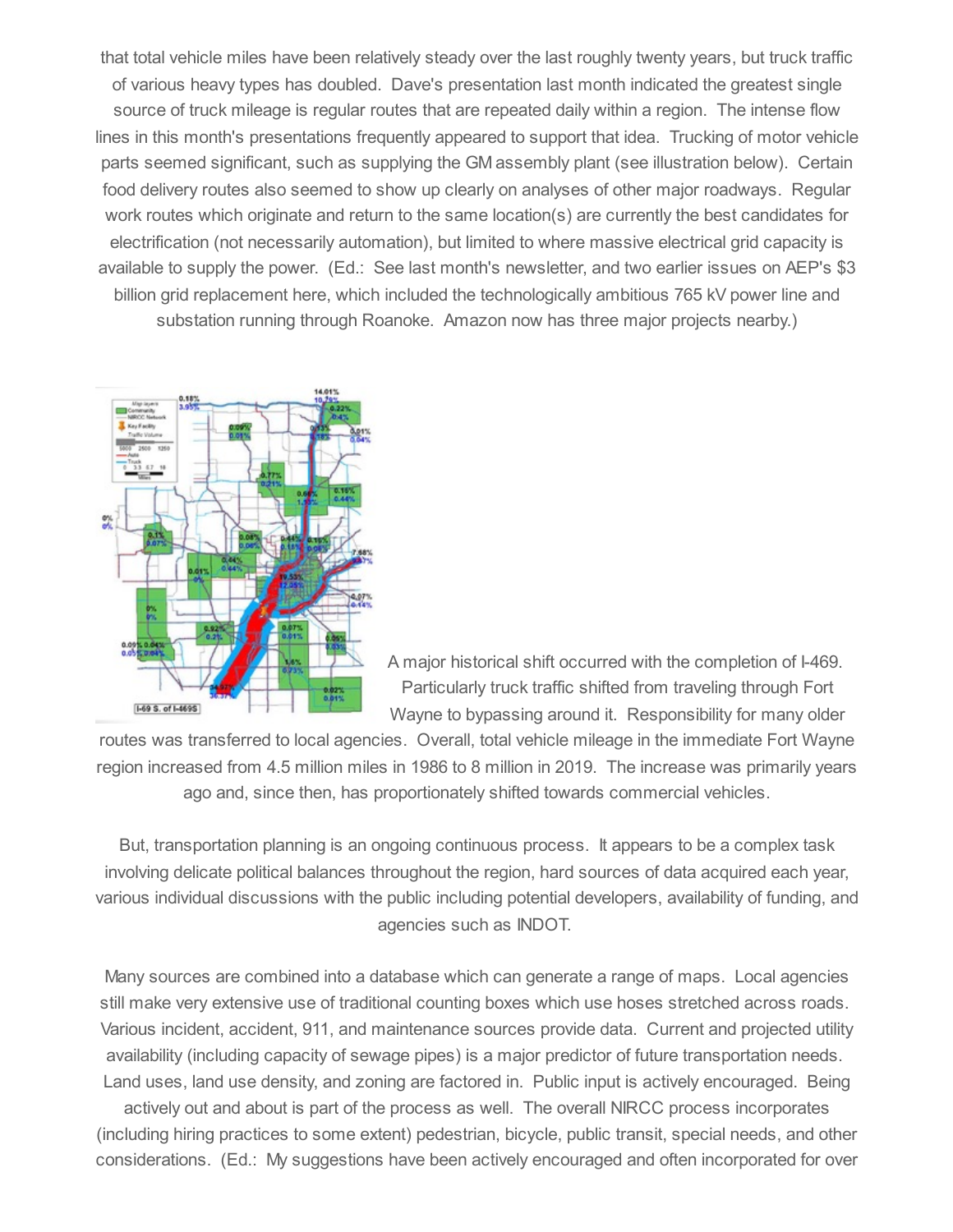Potential developers might be guided towards appropriate locations with excess capacity in terms of current traffic flows, land use density, utilities, and other facilities.

Considerable funding became available during Governor Mitch Daniel's administration for upgrades and new construction. These included priorities along I-469, I-69, and Route 3 (Lima Road). INDOT has since transitioned to proper maintenance of its infrastructure until additional funds become available. Comments from FWEC included that asphaltic crack sealer can result in unpredictable slippery traction for motorcycles, particularly on freeways.

Much of NIRCC's influence is seen in relatively everyday projects. Like them or not, traffic flow has been speeded along entire routes by judicious use of "roundabouts" where traffic lights once existed. Maps were shown using continuously variable color for flow rates along road arteries, much like medical scans of blood circulation. The local designs for roundabouts have also evolved, and earlier version tweaked based on experience. For now, NIRCC is not concerned when traffic flow is slow for limited periods, such as an hour during commuting times. Funding is chronically limited. They begin to focus attention when transport times are constrained for 6 hours or more.

NIRCC was a major player in approval for constructing I-469, the Maplecrest/Adams Road extension, the Hillegas/Ardmore extension, and more. Bicycle and related movement has been facilitated between southeast and northwest residential areas for school and work commutes.

Current focus includes improving flow on Hillegas/Ardmore, particularly reducing chronically slow and/or stopped traffic. (Ed.: Also, sidewalks or trails are being installed in Fort Wayne's northwest quadrant to serve a meaningful percentage of the City's mobile home and other low income households, so wheelchairs and strollers no longer routinely compete with vehicles for corridor roadways. The latter projects grew from public comment.)

A major trend in traffic management is to avoid stopped traffic, particularly along highways, major corridors, and construction zones. Stopped traffic is a primary cause of fatal collisions.

The State of Indiana has an extra registration fee of \$150 for electric passenger vehicles (and light trucks?) to offset the loss of gasoline-tax funding for roads and related transportation projects. NIRCC related projects are predominantly related to gas tax funds.

A very effective opportunity to personally learn and interact with NIRCC is their Open House each Spring. They also have a useful website, [www.NIRCC.com](https://www.nircc.com/).

A sincere THANK YOU to Director Dan Avery.

# **FWEC rosterfor FY2020-2021**